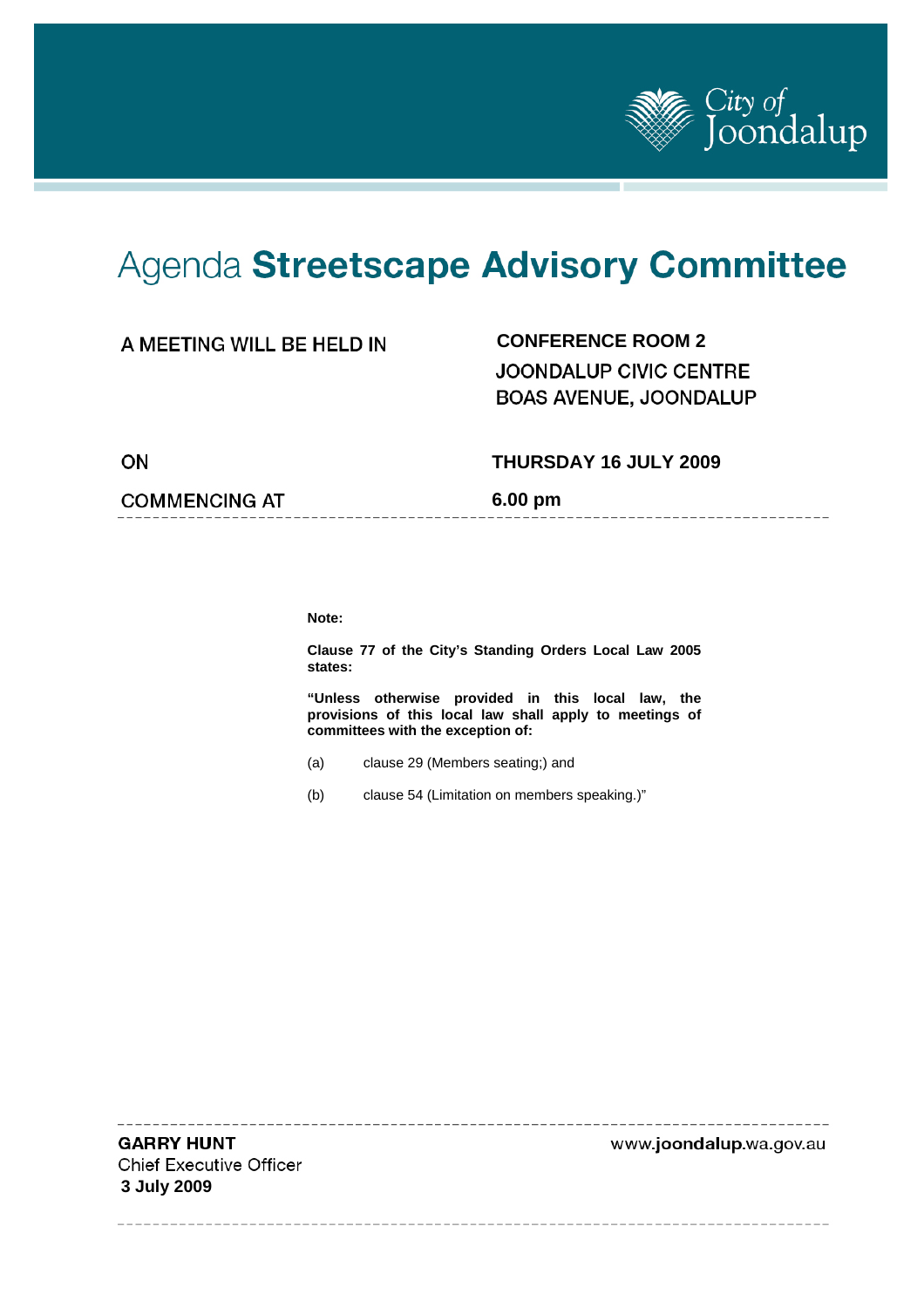## **TABLE OF CONTENTS**

| <b>Item No</b> | Title                                                                                                       | Page No |
|----------------|-------------------------------------------------------------------------------------------------------------|---------|
|                | Declaration of Opening                                                                                      | 3       |
|                | Apologies/Leave of absence                                                                                  | 3       |
|                | <b>Confirmation of Minutes</b>                                                                              | 3       |
|                | Announcements by the Presiding Person without discussion                                                    | 3       |
|                | Declarations of Interest                                                                                    | 3       |
|                | Identification of matters for which the meeting may sit behind<br>closed doors                              | 3       |
|                | Petitions and deputations                                                                                   | 3       |
|                | Reports                                                                                                     | 3       |
| Item 1         | Presentation on Service Provision/and or Current Programs<br>relating to the Streetscape Advisory Committee | 4       |
|                | Motions for which previous notice has been given                                                            | 5       |
|                | Requests for Reports for Future Consideration                                                               | 5       |
|                | Closure                                                                                                     | 5       |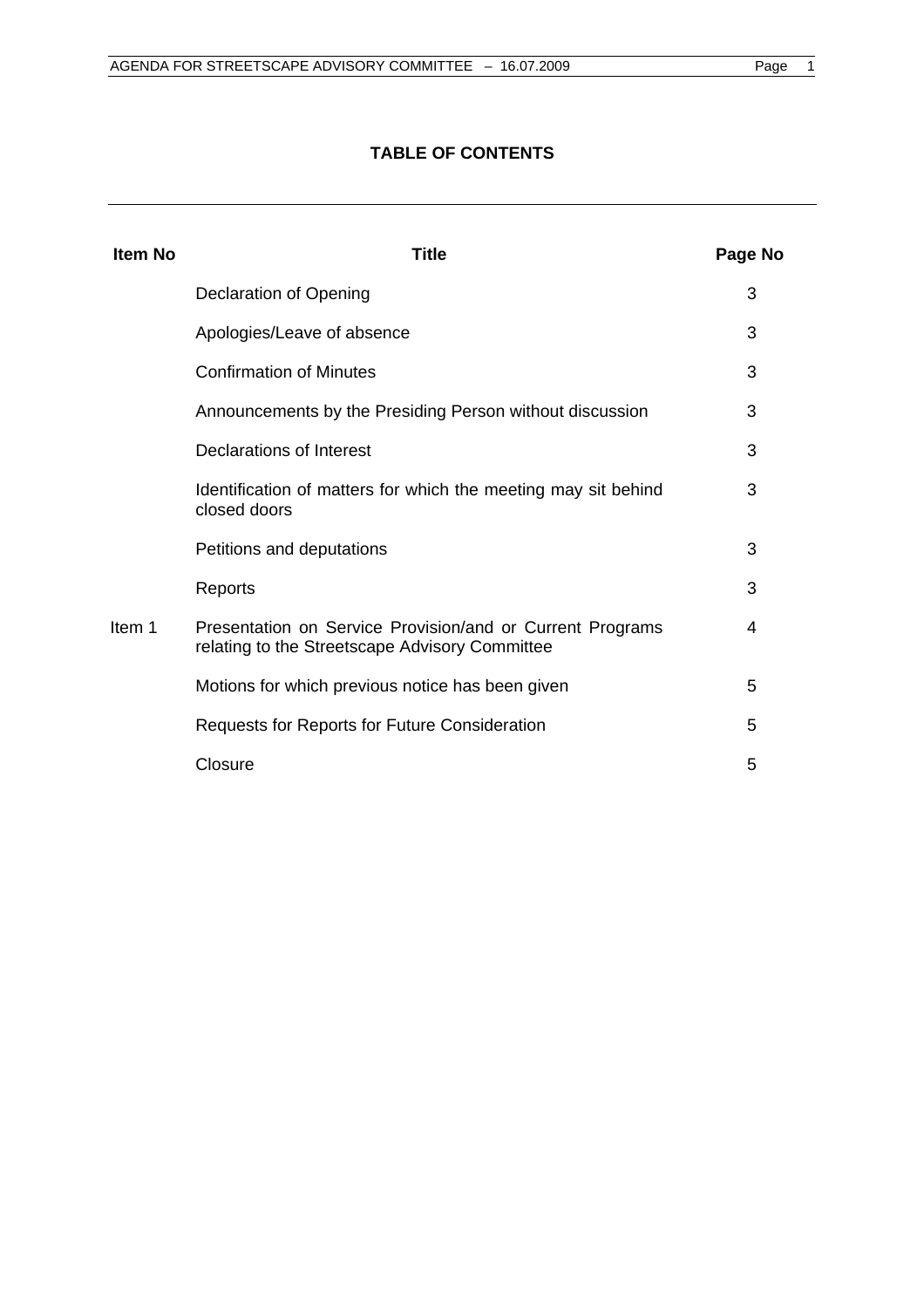## **CITY OF JOONDALUP**

Notice is hereby given that a meeting of the **STREETSCAPE ADVISORY COMMITTEE** will be held in Conference Room 2, Joondalup Civic Centre, Boas Avenue, Joondalup on **THURSDAY, 16 JULY 2009** commencing at **6.00 pm** 

GARRY HUNT Chief Executive Officer **Joondalup** 3 July 2009 Western Australia

## **AGENDA**

#### **Committee Members (12)**

| <b>Presiding Person</b>         |
|---------------------------------|
| <b>Deputy Presiding Person</b>  |
|                                 |
|                                 |
| <b>Community Representative</b> |
| <b>Community Representative</b> |
| <b>Community Representative</b> |
| <b>Community Representative</b> |
| <b>Community Representative</b> |
| <b>Community Representative</b> |
| <b>Community Representative</b> |
| <b>Community Representative</b> |
|                                 |

#### *Quorum for meetings (6):*

*The quorum for a meeting is to be at least 50% of the number of offices (whether vacant or not) of member of the committee.* 

#### *Simple Majority:*

*A simple majority vote is to be more than 50% of those members present at the meeting.* 

#### *Absolute majority (7):*

*An absolute majority vote is to be more than 50% of the number of offices (whether vacant or not) of the committee.* 

#### *Casting vote:*

*In the event that the vote on a motion is tied, the presiding person must cast a second vote.*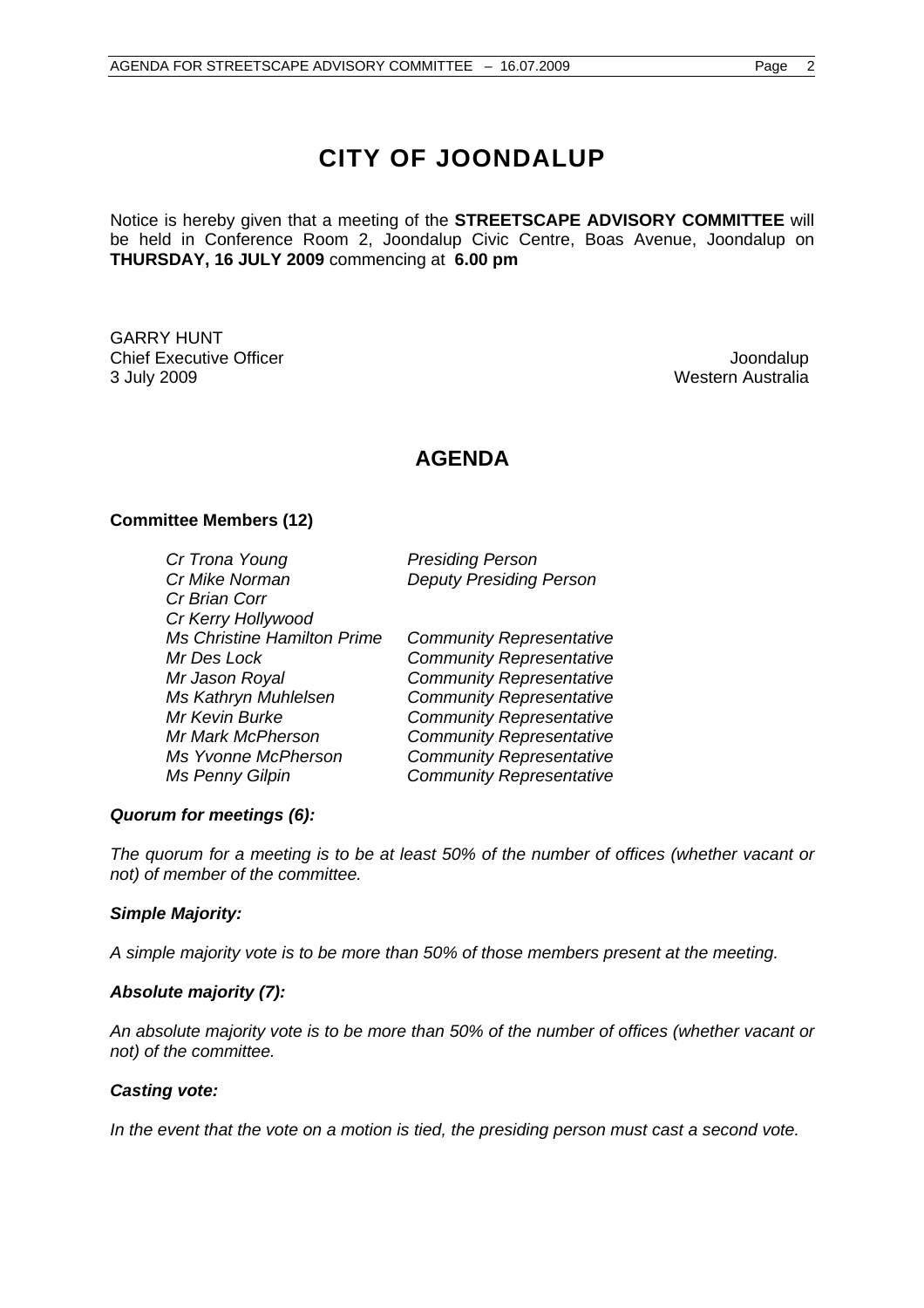#### *Terms of Reference*

 $To^{\ldots}$ 

- *provide advice to the Council on local streetscape amenity such as street trees, verges, public access ways and medians;*
- *assist the Council with the establishment of themed planting on road reserves to bolster the identity of our neighbourhoods.*

#### **DECLARATION OF OPENING**

#### **APOLOGIES/LEAVE OF ABSENCE**

#### **CONFIRMATION OF MINUTES**

#### MINUTES OF THE STREETSCAPE ADVISORY COMMITTEE HELD 2 JUNE 2009

#### **RECOMMENDATION**

**That the minutes of the meeting of the Streetscape Advisory Committee held on 2 June 2009 be confirmed as a true and correct record.** 

#### **ANNOUNCEMENTS BY THE PRESIDING PERSON WITHOUT DISCUSSION**

**DECLARATIONS OF INTEREST** 

**IDENTIFICATION OF MATTERS FOR WHICH THE MEETING MAY SIT BEHIND CLOSED DOORS** 

**PETITIONS AND DEPUTATIONS** 

**REPORTS**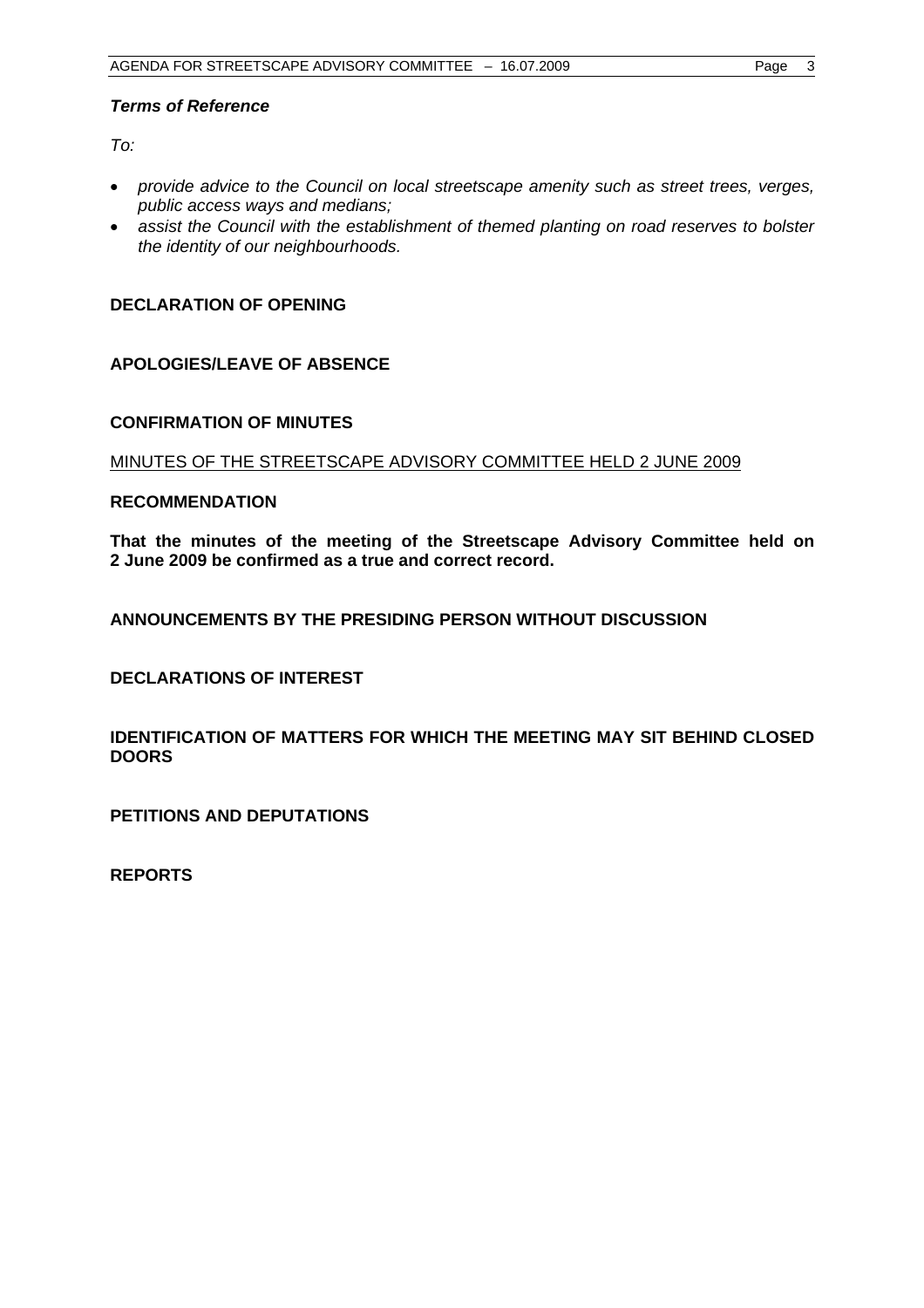## **ITEM 1 PRESENTATION ON SERVICE PROVISION/AND OR CURRENT PROGRAMS RELATING TO THE STREETSCAPE ADVISORY COMMITTEE**

**WARD:** All

**RESPONSIBLE** Mr Martyn Glover **DIRECTOR:** Infrastructure Services

**FILE NUMBER:** 79623

**ATTACHMENTS:** Nil

Council at its meeting held on 16 June 2009 (CJ136-06/09 refers) resolved that a presentation will be given to the Committee in relation to the service provision and/or current programs the City undertakes relating to the purpose of the Committee.